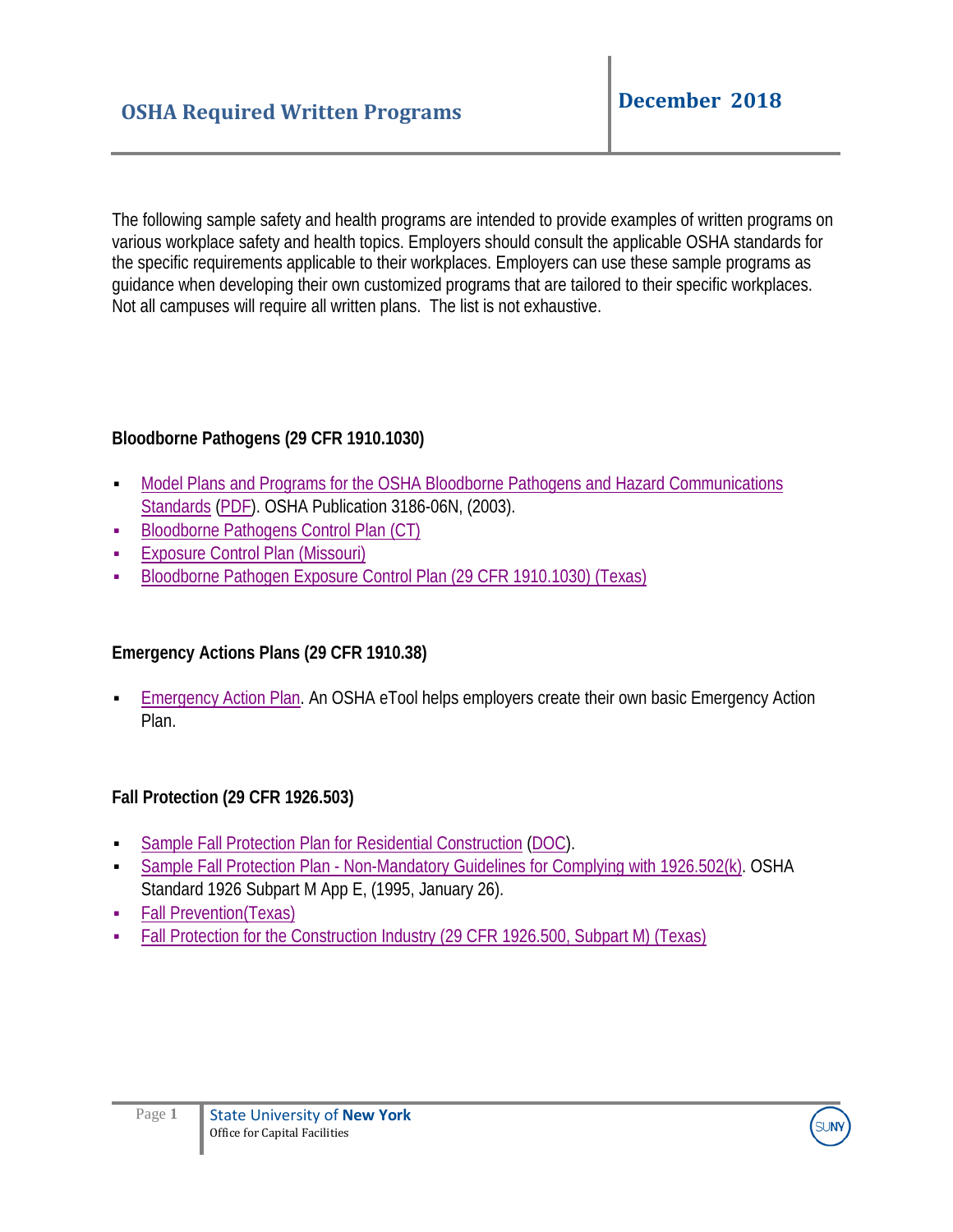### **Hazard Communication Standard (29 CFR 1910.1200)**

- [Model Plans and Programs for the OSHA Bloodborne Pathogens and Hazard Communications](https://www.osha.gov/Publications/osha3186.html) [Standards](https://www.osha.gov/Publications/osha3186.html) [\(PDF\)](https://www.osha.gov/Publications/osha3186.pdf). OSHA Publication 3186-06N, (2003).
- [Small Entity Compliance Guide for Employers That Use Hazardous Chemicals Appendix A](https://www.osha.gov/Publications/OSHA3695.pdf%23page=36) (PDF<sup>\*</sup>). OSHA Publication 3695, (2014).
- **-** [Hazard Communication/GHS](http://www.ctdol.state.ct.us/osha/HazComm/2013HazCommProgram.doc) (CT)
- [Hazard Communication Program \(](https://labor.mo.gov/DLS/WorkplaceSafety/hazard_commun)Missouri)
- [Hazard Communication \(29 CFR](https://www.tdi.texas.gov/pubs/videoresource/ohazcom.docx) 1910.1200) (Texas)

## **Hazardous Waste Operations (29 CFR 1910.120)**

 [Hazardous Waste Site Operations.](https://www.osha.gov/dep/etools/ehasp/index.html) An OSHA/EPA eTool (e-HASP) helps employers develop written site-specific Health and Safety Plans.

# **Lockout/Tagout (29 CFR 1910.147)**

- [Typical Minimal Lockout Procedures.](https://www.osha.gov/pls/oshaweb/owadisp.show_document?p_table=STANDARDS&p_id=9805) OSHA Standard 1910.147 Appendix A, (1996, February 13).
- [Energy Control Program \(Lockout/Tagout\)](http://www.ctdol.state.ct.us/osha/sample-locktagout.htm) (CT)
- [Energy control Program \(](https://labor.mo.gov/DLS/WorkplaceSafety/energy_control)Missouri)
- [Control of Hazardous Energy \[Lockout/Tagout\] \(29 CFR 1910.147\)](https://www.tdi.texas.gov/pubs/videoresource/oloto.doc) (Texas)
- [Examples of Permit-Required Confined Space Programs](http://www.ctdol.state.ct.us/osha/sample-permit.htm) (CT)
- [Lockout/Tagout: Interactive Training Program.](https://www.osha.gov/dts/osta/lototraining/index.html) An OSHA eTool that includes guidance on developing an [energy control program.](https://www.osha.gov/dts/osta/lototraining/hottopics/ht-engcont-2.html)

# **Permit-Required Confined Spaces Program (29 CFR 1910.146)**

- **[Protecting Construction Workers in Confined Spaces Small Entity Compliance Guide Appendix](https://www.osha.gov/Publications/OSHA3825.pdf%23page=44)** [A](https://www.osha.gov/Publications/OSHA3825.pdf%23page=44) (PDF\*). OSHA Publication 3825, (2015).
- [Confined Space \(29 CFR 1910.146\)](https://www.tdi.texas.gov/pubs/videoresource/oconfinedspac.doc) (Texas)
- [Confined space Program \(Missouri\)](https://labor.mo.gov/DLS/WorkplaceSafety/confined_spaces)